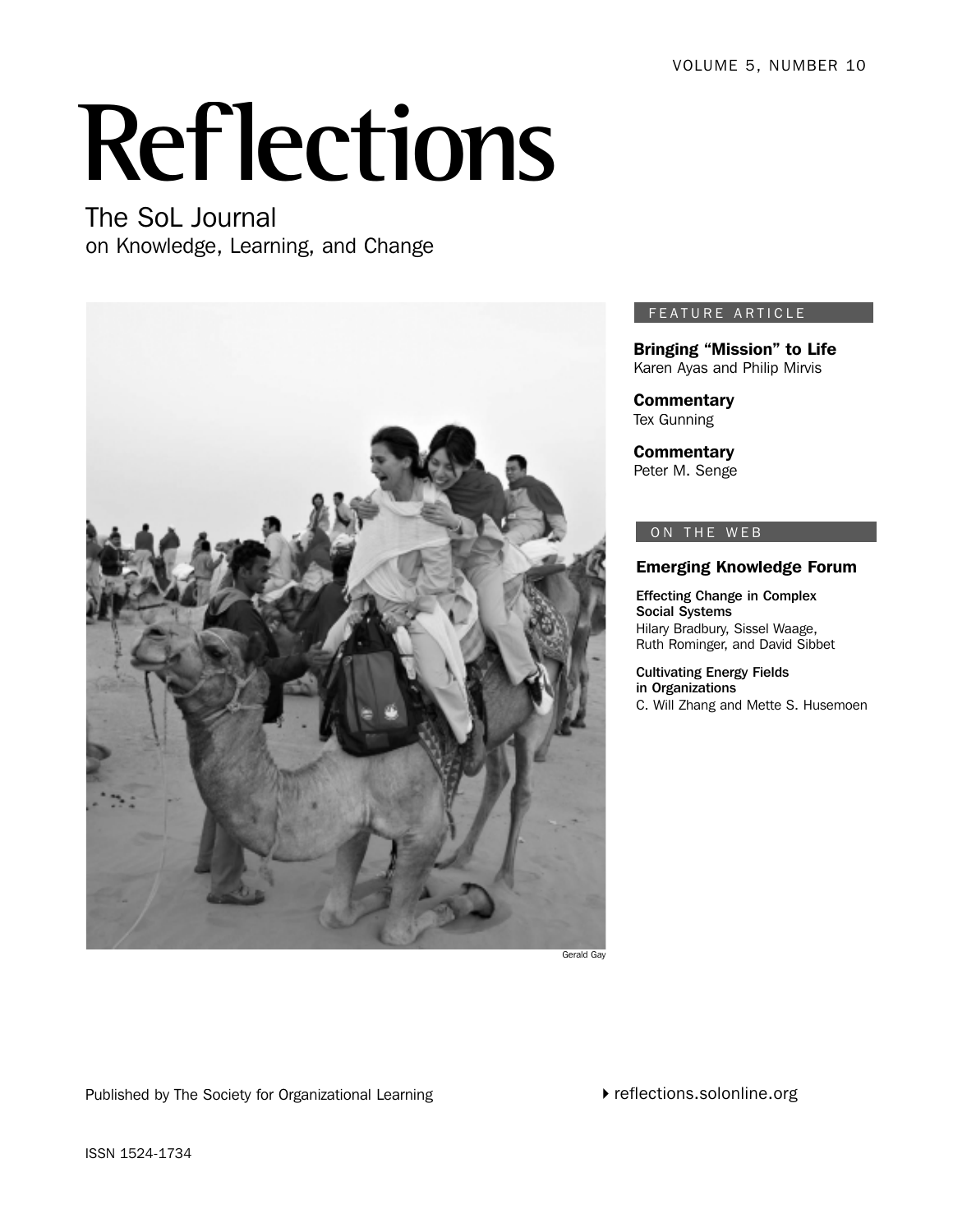## Bringing "Mission" to Life: Corporate Inspiration from Indian Communities

By Karen Ayas and Philip Mirvis



Karen Ayas



Philip Mirvis

What would you do to build a deep sense of purpose within your organization, enhance performance, and make a difference in the larger world? What kinds of developmental experiences would you design to accomplish all this if you had sufficient resources? In this issue's feature article we see how one company, Unilever Bestfoods, Asia, tackled those questions with the help of a team led by coauthors Karen Ayas and Philip Mirvis. Recognizing

the connection between shared personal experience and deep organizational change, they sought to build a community of leaders through a profound learning journey in India. While the specifics of this effort are beyond the reach of most organizations, Unilever's continuing experiment has changed the lives of its participants, and yielded important principles for building a purposeful and committed organization. *— Paul M. Cohen, Senior*

The idea that vision, mission, and values can guide a business and provide meaning for<br>its members and customers is well established.<sup>1</sup> Business practitioners and theoreticians<br>alike agree that clarifying and committing t he idea that vision, mission, and values can guide a business and provide meaning for its members and customers is well established.<sup>1</sup> Business practitioners and theoreticians alike agree that clarifying and committing to one's own aspirations creates a strong perin the long run. Yet, in so many cases, companies' statements of this sort merely hang on the walls of corporate offices or appear on coffee mugs and plaques. They carry no real meaning for employees, who generally don't – either individually or collectively – embody the mission or any shared aspiration to live it. As a result, "official" statements of purpose and belief are often seen as empty rhetoric.

To build a sustainable, profitable food and beverage business in Asia, Unilever Bestfoods (UBF) sought a new way to create a genuine mission and infuse it with personal values. UBF began by closely connecting the senior leaders of 17 independently operating national companies in the Asia Pacific region, and including in the strategy and operations of the regional business the next layers of country marketers, supply chain managers, and staff. Behind this was a desire to build the capacity of this entire leadership body to think and feel together, that is, to operate as a community of leaders.

As Tex Gunning, the president of Unilever Bestfoods Asia (UBFA) put it, "Community is important. It stands for a safe environment in which to share. If we as leaders start to live in denial about our fears, doubts, and anxieties, and the differences of opinions amongst ourselves, we will never get convergence; we will never get the sense of a powerful team pushing in the right direction." That would require more than individual input, challenge, and creativity; the aim must be to cultivate and draw from collective intelligence and will.

Next, this community of leaders embarked on a series of annual journeys to different locales in the region to inform themselves about their markets, gain deeper, hands-on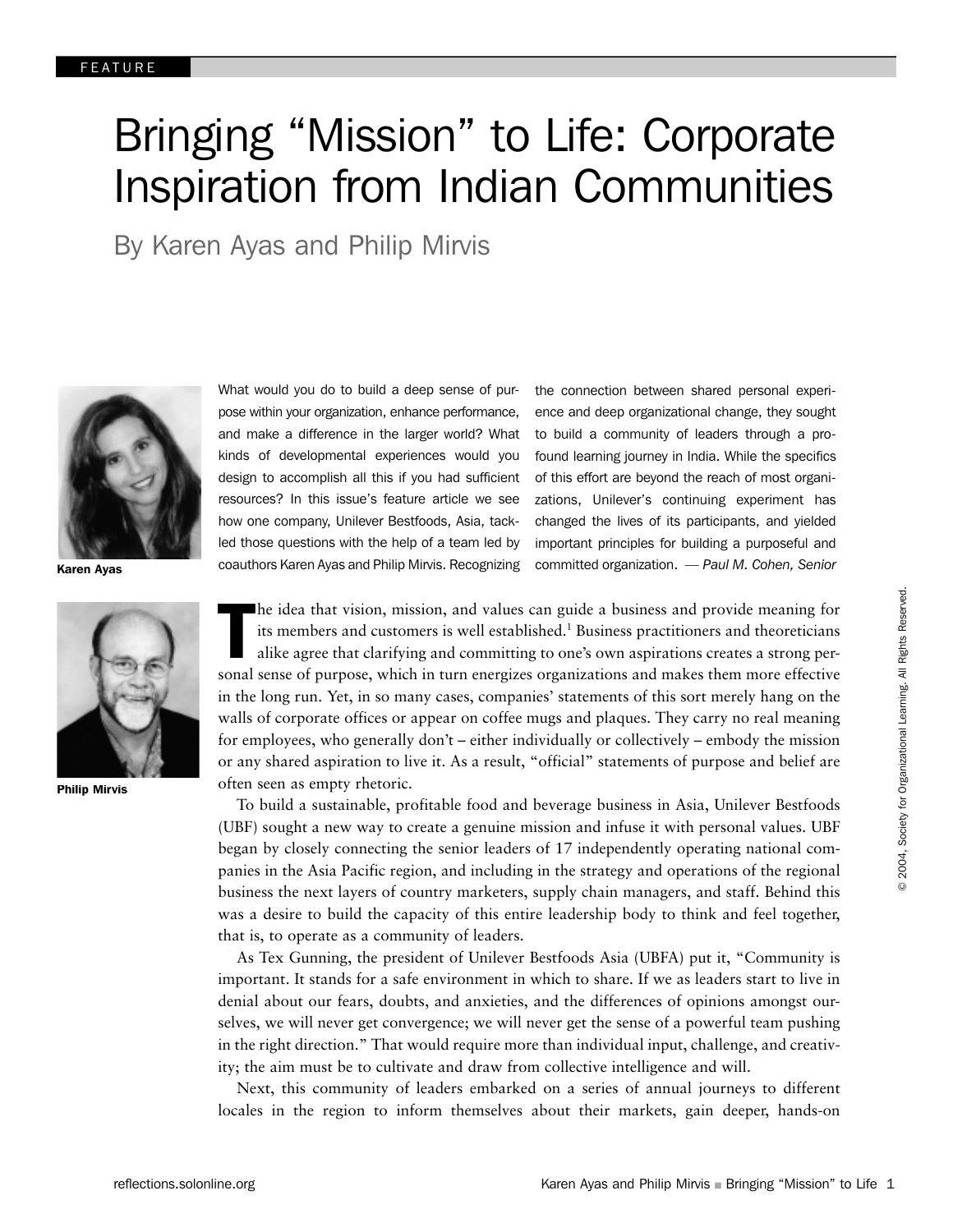understanding of local customs and consumer preferences, and inquire into their own functioning as a leadership body. Gunning, as well as other Unilever leaders, led memorable retreats into the forests, jungles, mountains, and deserts as a means to launch, calibrate, and refresh change efforts. Drawing on the practices of whole-system intervention, community building, small-group process, and individual development, these "learning journeys" were aimed to open eyes and minds, and stimulate heads and hearts.

Picture, in this instance, nearly 250 company leaders, from top corporate officers to local brand managers, spending two to three days in ashrams, spiritual centers, microenterprises,

#### Journey Characteristics

- Individual and organizational development
- Action learning principles
- Led by senior executives
- Individual, team, and collective work
- Corporate citizenship through community service
- Holistic experiences that engage mind, heart, body, and soul
- Documented as a learning history

and charities in India. They tend to the needy, offer what help they can, and wonder how swamis, selfless caregivers, and community entrepreneurs are able to accomplish so much with so few resources. In a desert campsite, for three days thereafter, they reflect on the meaning of their experiences, talk over its relevance for them, and rediscover what a true mission is – and to what a great business should aspire.

Though the experience deepened their understanding of communities they served, there was more to this experience than market research or community service. Gunning expected that as the leaders learned about the people and circumstances of the communities they visited, they would also ponder the meaning and implica-

tions for their own leadership and business practices.

The mind-opening and heart-rending experience of being with people who dedicate their lives to service sparked the desire of Unilever's leaders to build a business that would serve a "higher purpose" – promoting the well-being of everyday Asians and reaching out to the poorest of the poor. As we shall see, this community immersion experience helped to awaken latent aspirations and values, and gave to UBF a new and distinctive mission, and to so many, a personally relevant sense of corporate purpose.

Though these methods may be beyond the scope of some organizations, we believe that the components of the company's learning journey (dubbed its "Journey to Greatness"), can be instructive for every organization that wants to build new leadership capacity and a better world.

This article describes in brief the learning journey of UBF Asia leaders, looks into the lessons learned from the communities visited, and considers the implications of this experience for developing a community of leaders. UBF Asia's Journey to Greatness had started with a gathering of leaders in Guilin, China in 2003. This second leg, in India in 2004, provided new meaning and direction for efforts to transform the business.

## Experiencing Communities in India

Leaders from 15 countries in the Asia Pacific region assembled in India, divided into 27 groups, and then traveled by train, bus, or car to local communities. Destination sites included Mother Teresa's Missionaries of Charity, the Dalai Lama's monastery, the Sikh Golden Temple, the Brahma Kumaris Headquarters in Mt. Abu, and the Baha'i Lotus Temple, as well as cloth-spinning communes, the Self-Employed Women's Association (SEWA), and ashrams.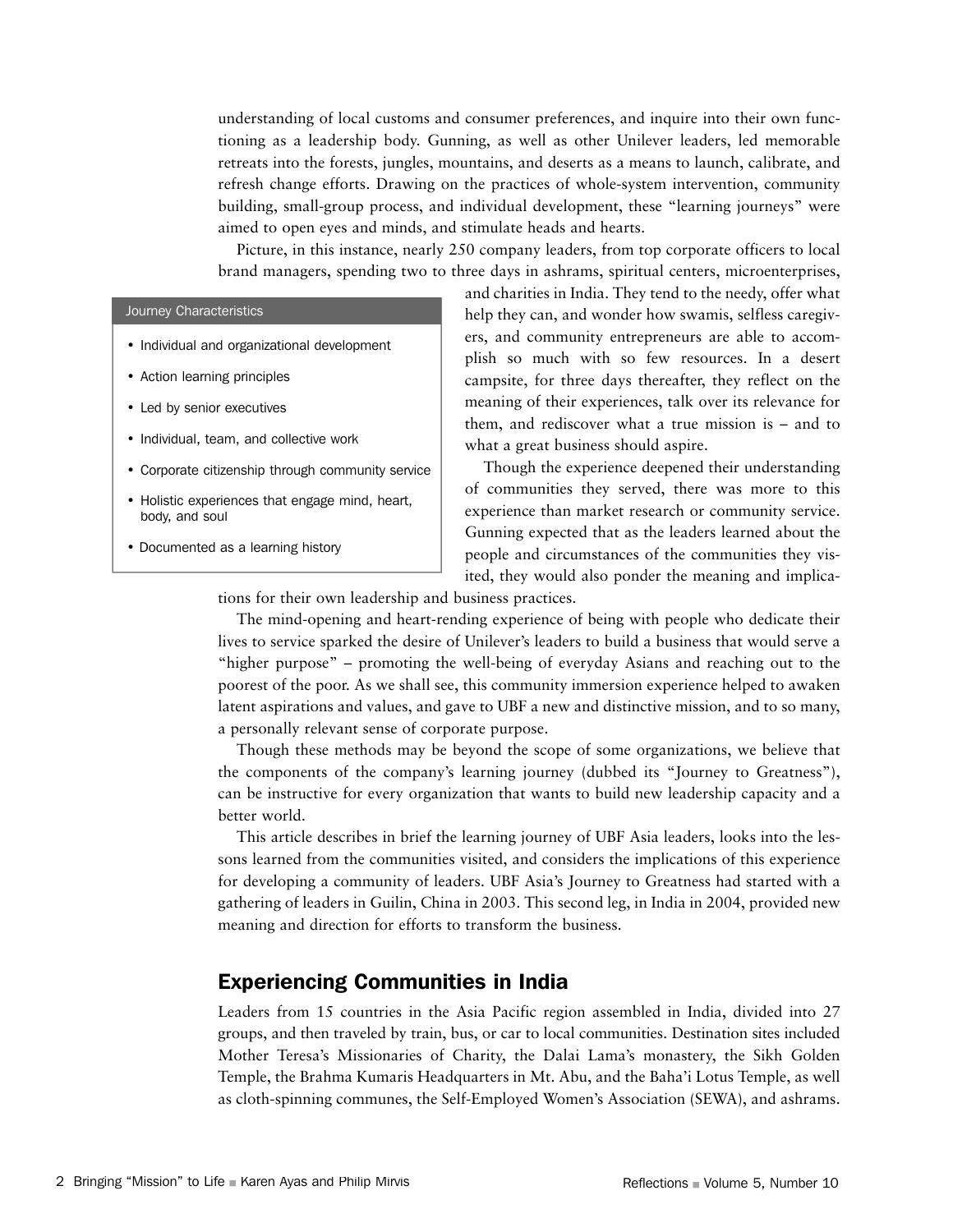The travelers participated in a series of individual, team, and collective activities with ample time for solo reflection and collective dialogue, which took place amid the wonders of nature or in locales of historical, cultural, or spiritual significance. The experiences were planned to stimulate rational and emotional responses and many involved physical activity. The practice of yoga, tai-chi, and/or meditation provided complementary "soul work."

The visits had elements of service learning – engaging people in need, helping to serve them, and learning from the outreach effort. This learning took the forms of recording observations, feelings, and insights about community practices and needs, and then talking with colleagues in informal and structured group settings during several days thereafter.

The leaders were asked to assume the role of anthropologist for the visit. They were to use their five senses – sight, hearing, smell, taste, and touch – to understand what was going on in the communities and to rely on their sixth sense – intuition – to connect to the universal rhythms of human and community life. The leaders were urged to pay attention to preconceived cultural or intellectual assumptions; to be sensitive to their feelings and judgments; and to open up to what they might experience during the visit.

Many were surprised at what they saw, finding some aspects dispiriting and others delightful. Said one, "Looking at the Sikh community, I cannot overstate the power of common values. People can simply work together in perfect harmony without a formal organization." Said another, who visited the Mother Teresa center, "The sisters and volunteers really inspired me with their humility, selflessness, courage, and mostly their faith. The energy they have to serve the poor, the disabled, [and] the 'left-over' really touched me and honestly I cried during the visit." Most connected deeply with people they met who were contributing what they could to humanity. One participant offered:



The UBF Asia campsite in Jaisalmer.

Gerald Gay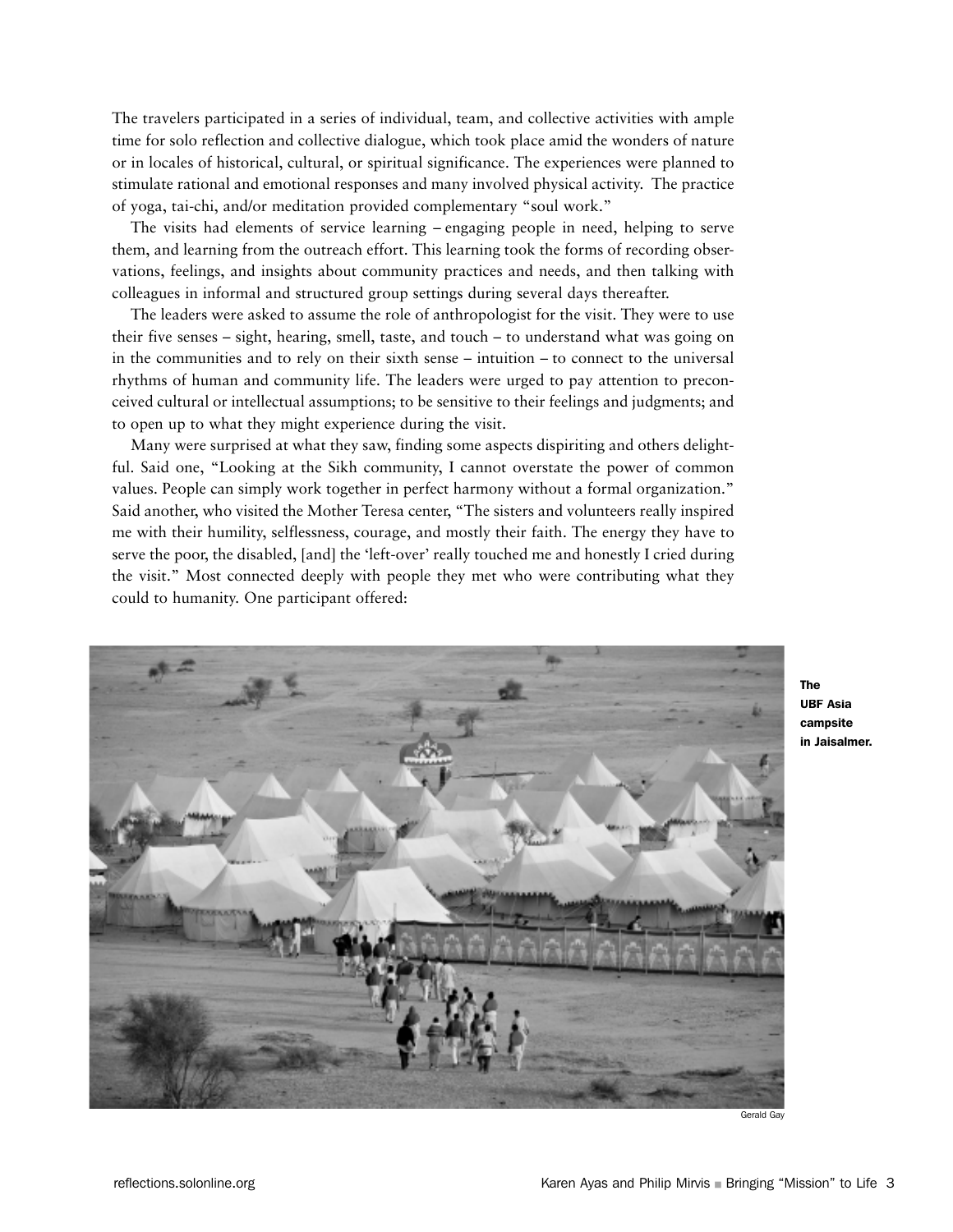You go into their place and it is full of really sick and dying people, but the atmosphere is not that of misery but of joy and love. [My coworker] and I were told to massage some people who were just flesh and bones. And this volunteer who had been there for 14 years, a guy called Andy, came to us and said, 'Look, this is how you've got to do it. It improves their blood circulation and bedsores. But most importantly, it's the human touch, that they've missed for years, that you give them.' So there's so much love and affection in that place. And you just get sucked in, and start doing things that you thought were impossible for you to do.

Certainly the leaders deepened their understanding and appreciation of what it takes to live in community: "We had the experience of visiting Mother Teresa's missionary sisters in

*I struggled with the rest of my group to see the link between those communities and our business-driven environment.*

Kolkata. They didn't have a vision, I felt. They had a mission. And their mission was something that they, each and every nun, could achieve on that day, which is really to give love, to really give love to the most unwanted, the most downtrodden individual whom they just take off the streets."

Understanding and appreciation, in turn, provoked broader considerations: "A new challenge arose for me. How could I be worried about my job and 'how much tea we sold last week' when thinking of all those that are

giving their lives to care for people for whom life seems to have been so unfair. This was a gap I could not bridge and I struggled with the rest of my group to see the link between those communities and our business-driven environment."

The 200 leaders concluded that, to bridge this gap, they would have to revise their mission and corporate purpose.

#### Rediscovering the UBFA Mission

The result of the business leaders' collective inquiry was a shared aspiration to make their work more meaningful and more relevant to the communities they serve in Asia. Said one, "I started getting the feeling that my work need not be confined to producing and selling as efficiently as possible but has a higher purpose of community service to the people of Asia. Maybe I can call it [a shift] from a mercenary to a missionary view [of our business]." Said another, "In the context of the larger things in the world, I feel I can do a more fulfilling job – something bold that I will be proud of, something that has the humanity that I have valued."

Ongoing dialogue brought participants closer to the conclusion that organizations have to be driven by their missions rather than by numbers and processes. "We should be able to serve the larger community by being relevant for them – not by just being providers of products," said one. "How else can organizations like Brahma Kumaris and the Missionaries of Charity be managed without systems, procedures, and controls, and yet handle millions of dollars effectively?"

The leaders also talked about what kind of organization they would need to fulfill this aspiration: one in which people would be willing, in effect, to "volunteer" their time and talents. One person asked, "What can I contribute to society, and have I fulfilled my duty to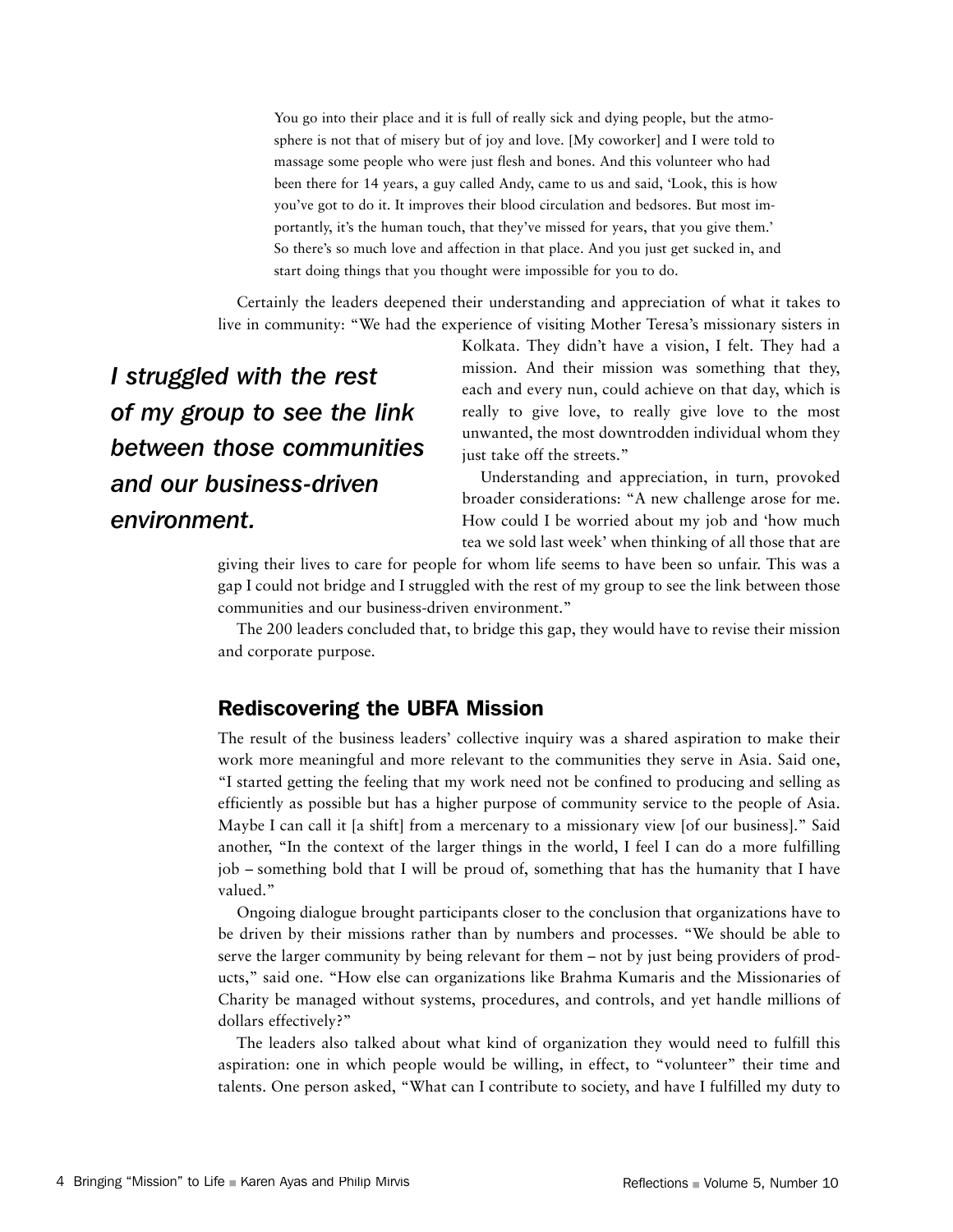![](_page_5_Picture_0.jpeg)

A joyful start to the day in the desert of Rajasthan.

Gerald Gay

humankind?" She then answered her own query: "We could all work toward leaving a legacy that transcends the borders and barriers of culture, religion, or race."

An imperative emerged: the leaders needed to put flesh onto these caring aspirations and translate them into a mission and a way of life that would emphasize the healthful, nourishing aspects of food. Consider one of their statements:

We want to be responsible partners, with the people of Asia, to provide health, vitality, and the development of children and families through better food and beverage. We can do this by earning the trust of people everywhere [through] having authentic standards for what is right food. We can do this by being at the leading edge of nutrition science and technology. We need to be actively involved in communities [and] to understand all their needs, especially the needs of the economically underprivileged and children. We need to do so with humility, truth, and authenticity. That means we have to do what we say.

Another added, "With tremendous power and privilege comes responsibility. Our new mission, whatever the semantics of it may finally be, will allow our work to have more impact. Our lives will take a route closer to the missions of those we have visited here in India."

## Building a Leadership Community

Community building among the top leaders of UBF Asia had started during the 2003 gathering in Guilin, China. They shared stories of the influence of "mom and dad" and talked deeply with one another about their personal and business lives. This fellowship seemed to carry over to the gathering in India: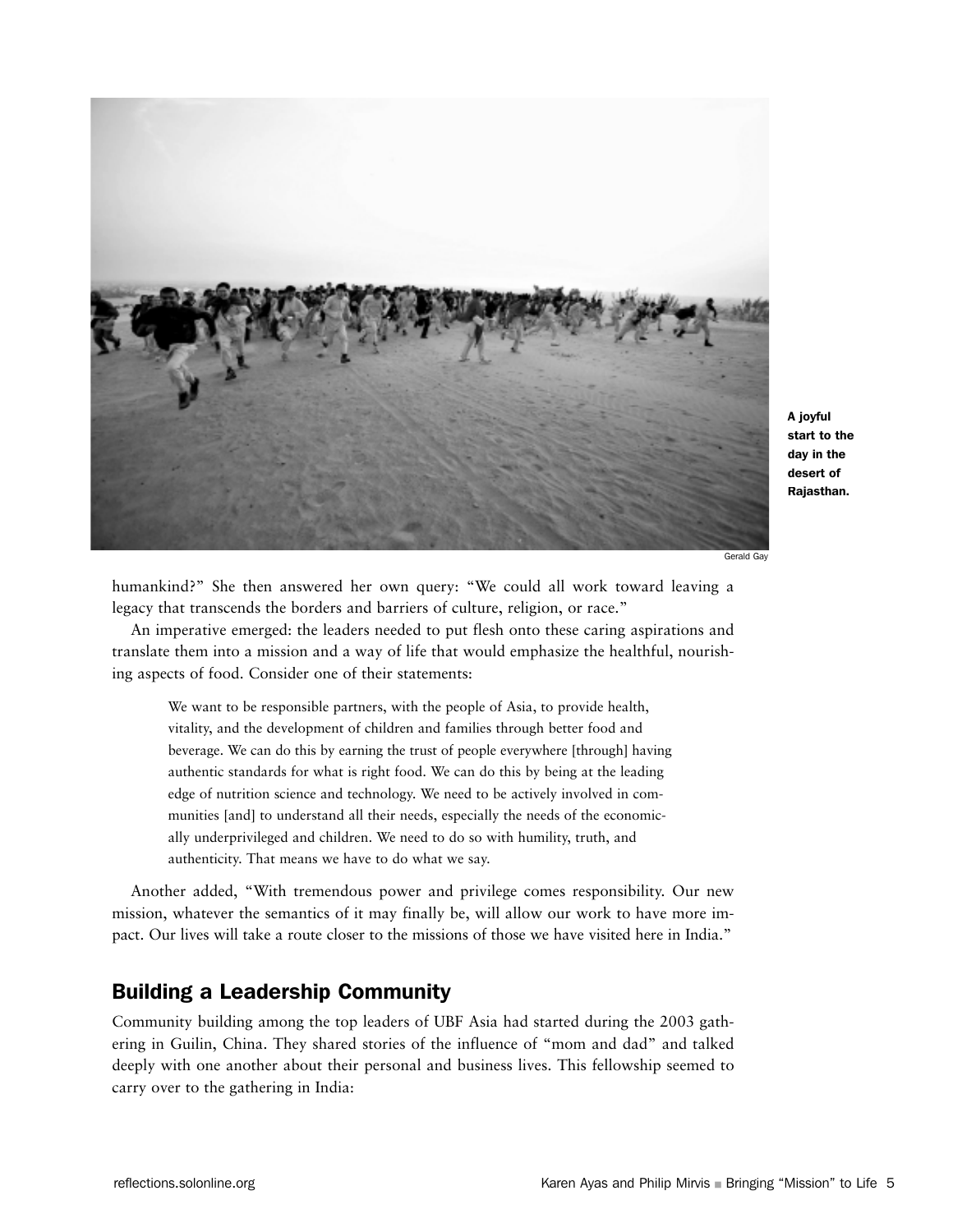![](_page_6_Picture_0.jpeg)

UBF Asia leaders in dialogue.

Gerald Gay

I feel very close to the UBFA group. There was some weird sense of bonding that developed even though I didn't know more than half of the people. I really can't explain it well but it was a sense of oneness or being together. It is strange because I felt this even when we weren't talking. It was a nice feeling. For the first time I experienced it outside my family. Maybe this is what we call community feeling.

For the majority of leaders the biggest change since Guilin was moving clearly and significantly toward becoming a community, or "family," as they referred to it. Said the Indian senior leader, "From [being] professionals doing what we thought was our functional responsibility we have become a team, and the entire team today works as a family." Added another, "We began dialogue meetings to communicate to everybody in the business, very transparently, what we intended to do. Every quarter we personally met with young managers to debate, dialogue, and discuss every issue in the business – whether that meant brands, or people, or our own customer. There is now clarity. We believe that we have progressed quite significantly in all our leading brands, as proven by the recent launch, which we are all quite proud of."

What are the elements of building a leadership community? And how does a learning journey contribute? UBF Asia's experience suggests four cornerstones of the building of such communities.

#### *1. Self-Knowledge and Commitment*

The process starts with what Chris Argyris (1982) calls psychological commitment, which is born of self-knowledge and the free choice to band with others. Many corporate programs cultivate a leader's self-awareness through, for instance, personality tests, 360-degree feedback, coaching, and myriad forms of experiential learning. Personal reflection on one's life course and the sharing of life stories with others also serves this purpose and helps to build a sense of common humanity among a group of leaders (Mirvis and Ayas 2003). This journey to India opened up new vistas of human experience and provided a personal window for UBF's leaders to see themselves afresh, as is manifest in this individual's comments:

This fantastic experience made me stop and think about who I am and the purpose of my existence. I had a few impressions about myself which I thought were reality, and I saw them being shattered. . . . I commented to myself that I should move on from intellectualizing about what I should be doing to actually practicing. Because only then, I believe, will I get better, become a better human being.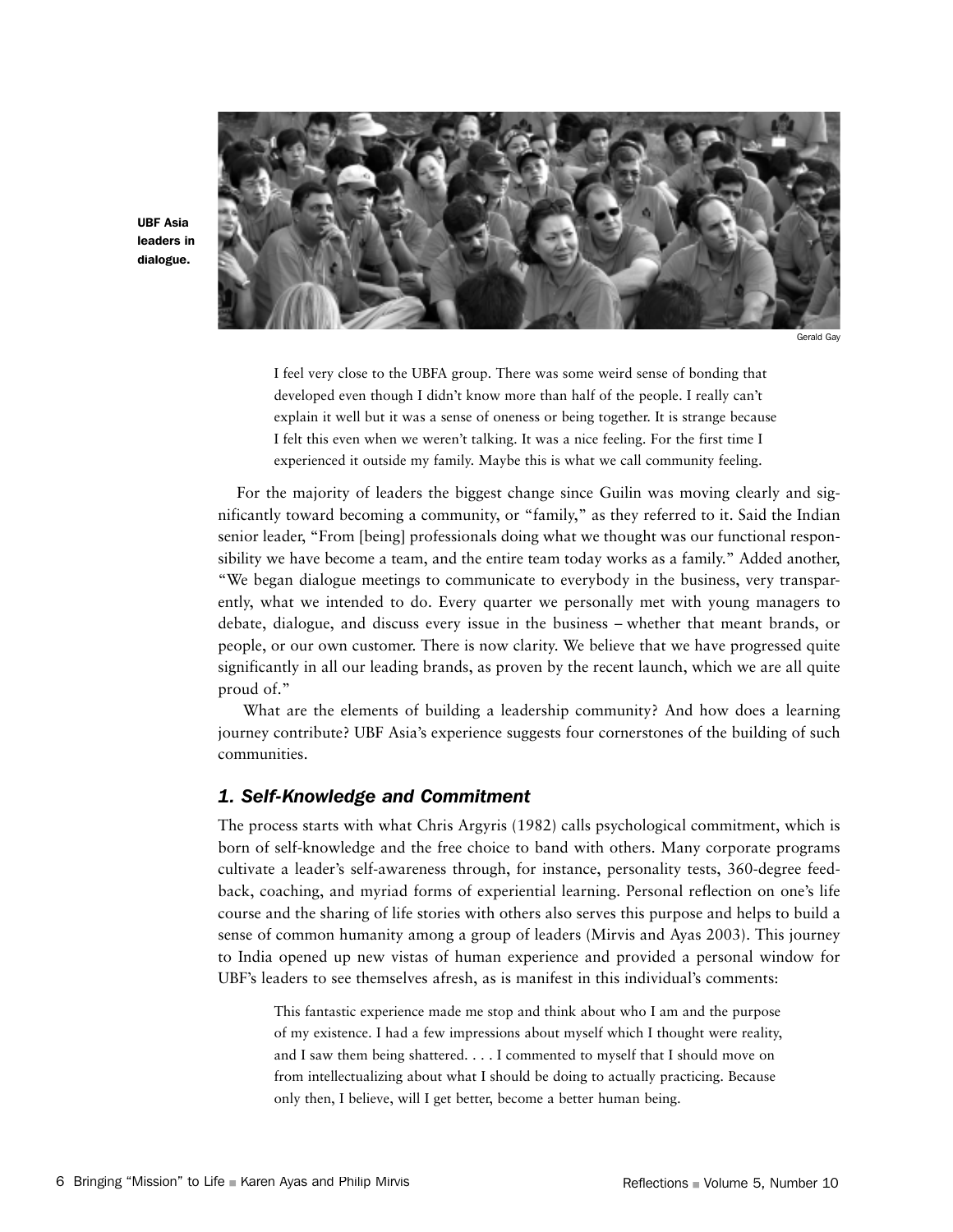When we went into communities, and saw the kinds of devotion, dedication, and selfless service that they were providing, to be honest, for a while I was a little uncomfortable. In seeing how they're committed to training the blind people, how they were committed to . . . building hospitals and training centers and all that, a feeling of guilt and discomfort arose: am I doing something wrong that I'm not able to commit myself to such selfless service?

#### *2. Group Dialogue*

To build community and foster learning, leaders must have the capacity to talk openly and deeply with one another – regardless of communication constraints wrought by power and politics. In China, the UBF Asia leaders' first experiences with thinking and talking together through dialogue were mixed, at best. In India, by comparison, the leaders strove to speak

*To build community and foster learning, leaders must have the capacity to talk openly and deeply with one another....*

authentically, build on comments, challenge gracefully, and help new thoughts and intentions to emerge. Said one, "Last year it was hard; it was painful to talk so openly as we were so new to each other. This year, it was great to see that words just poured out from everyone. We are starting to see the connections with each other." The process was maturing to the point of collective thinking. "When we talk about building this community, we are very serious about it," added another, "so it takes time for us to progress, to make it happen."

What helped open communication to emerge so strongly? More time together and familiarity were factors, no doubt. So were practice with dialogue, experience in sharing personal stories and expressing vulnerability, and a degree of psychological safety established from past encounters. Furthermore, some of the norms of building community in a circle – speaking personally, listening thoughtfully, raising difficult issues, and talking from the heart – while originally "foreign" to these Asian leaders, were proving agreeable (see Mirvis 2002).

Another factor was, in our view, the subject matter of the journey. Said one leader, "I rank the Indian outbreak as the most experientially enriching trip I have ever taken. It has brought about in me an increased awareness into the purpose and virtuous values of life. From the rich dialogues and sharing we had, I also got a much deeper understanding of the meaning of community and the journey. I feel that we, the UBF Asia community, are well on our way."

#### *3. Inquiry into Purpose*

Also essential to building community – and an implicit goal of the UBF experience – is what Peter Vail (1996) calls its "purposing," or establishing the mission and vision. There was deep reflection and conversation about applying the experiences and insights of the visit to India to the mission of UBF Asia. Consider these reflections:

Connecting with poverty in India reminds us that UBF, as a member in Asia, has strong social responsibility. We need to build our business success while taking [on] our social responsibilities. [We must help to protect the environment, help to relieve poverty. . . at the same time, these actions will help our business grow.

If you believe that creating community awareness can make this a better world then you will do it whole-heartedly without even thinking about what's in it for you. This changes the paradigm of thinking that we are selling to consumers. Instead we are serving our communities.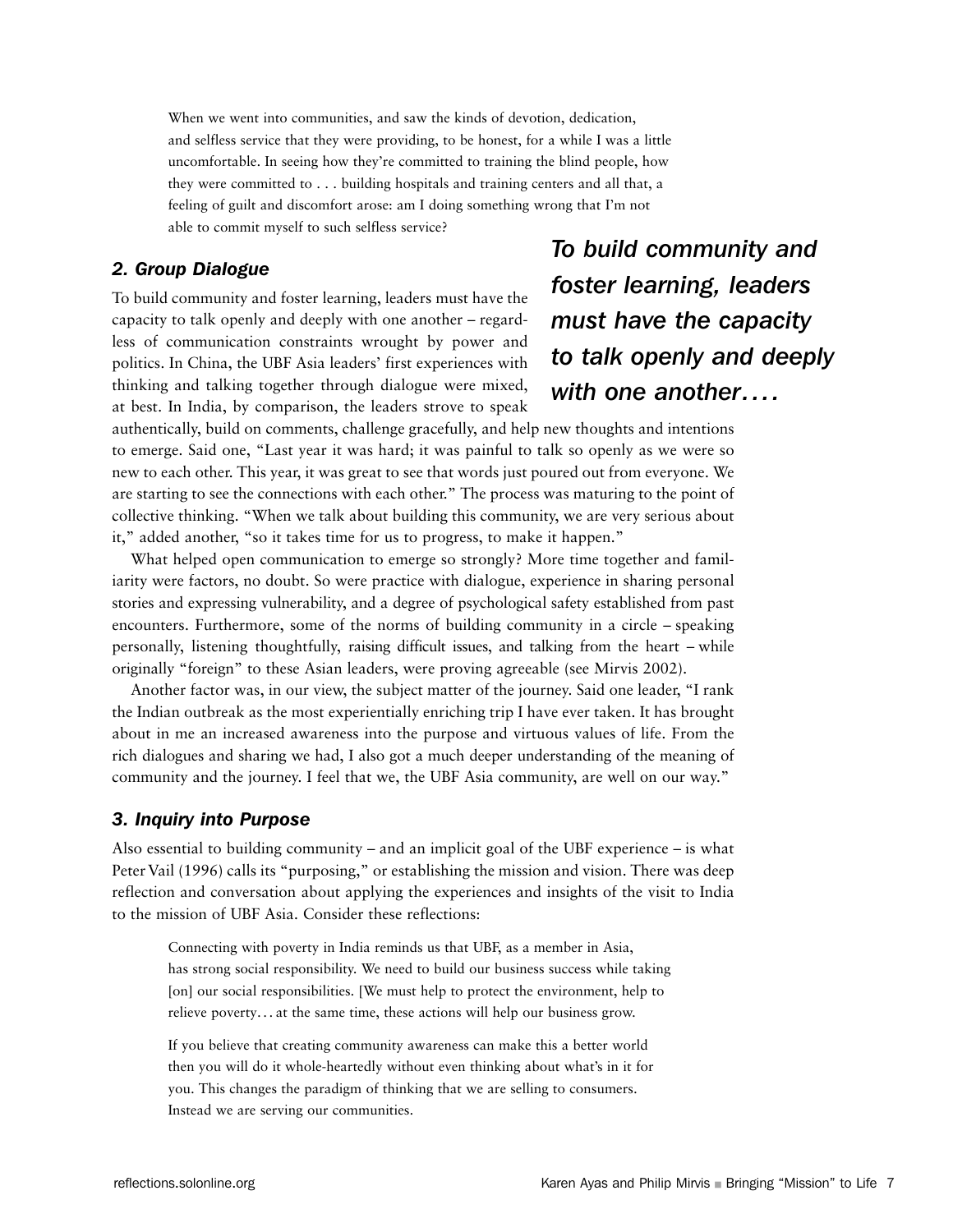I was struggling with the concept of community in a business corporation such as ours, but the layers unpeeled slowly over the days. It is a very powerful thought and I am still trying to soak it in. I saw a deeper meaning of life in all this. The real-life community program in the beginning really touched me as I saw voluntary work, devotion, sacrifice, purity, truth, understanding, belonging, affiliation, caring, working together in a responsible and dedicated fashion like a family, a sense of fulfillment, and so on. While family is central to me in personal life, similar core thoughts need to be internalized and become a way of life in work life.

I think a great community really happens when there is complete clarity of purpose.

Certainly there was difficulty in coming to terms with a mission so consequential. Some people spoke of risks – "a heavy burden of responsibility" and "fear of not living up to expectations." Others mentioned doubts – "too idealistic, no connection to reality," and still others, competing expectations: "We are obsessed by numbers and we are paid to maximize them. This is clear and will always be the case." There was, importantly, space in the circle to express these doubts and challenge prevailing sentiments. True community, in M. Scott Peck's (1993) formulation, is born of inclusiveness and comes into being as a group transcends differences. John Gardner (1995) terms this *"*wholeness incorporating diversity.*"*

#### *4. Bringing Mission to Life*

Passion. Purpose. Community. Fine words and uplifting sentiments, but a vibrant community must then transform intention into a way of life. In sharing their final thoughts and feel-

*This mission cannot coexist with bad business performance or in the absence of immediate action to bring it alive.*

ings on the challenge, some participants found the prospect energizing. Said one, "I am excited with the idea of creating something magical and I am committed – realizing full-well the newfound meaning of this word community – to making this happen." And another, "We now need actions, not words. I will be a missionary for our mission. I'll actively 'preach and convert,' in the very positive sense of those two words, everybody in Unilever."

Others were more daunted: "What still concerns me is how I will make this transition with my own selfish interests – career

growth, financial security, being in the 'good books' of my bosses, saying the politically acceptable things, taking shortcuts, putting myself ahead of others, etc." Or, as another remarked, "This mission cannot coexist with bad business performance or in the absence of immediate action to bring it alive."

Will this community of leaders be able to deliver on the promise of their mission? The jury is out and will be for a while. A shared aspiration and declaration of intent are not enough to bring the mission alive. Truly caring for the needy in Asia abounds with difficulties. It will take tough business decisions that might threaten the core business. In the case of giant multinational corporations, moreover, their sheer size and presence can be a threat to local enterprises and can impede investment in local communities (Korten 1995).

Even so, UBF Asia has begun making major investments in children's nutrition, to enhance their mental and physical performance, and by reaching out to the poorest of the poor with inexpensive foods and community-based distribution systems (see Prahalad and Hammond 2002). The power of intent – a noble mission – and the belief that you genuinely want to live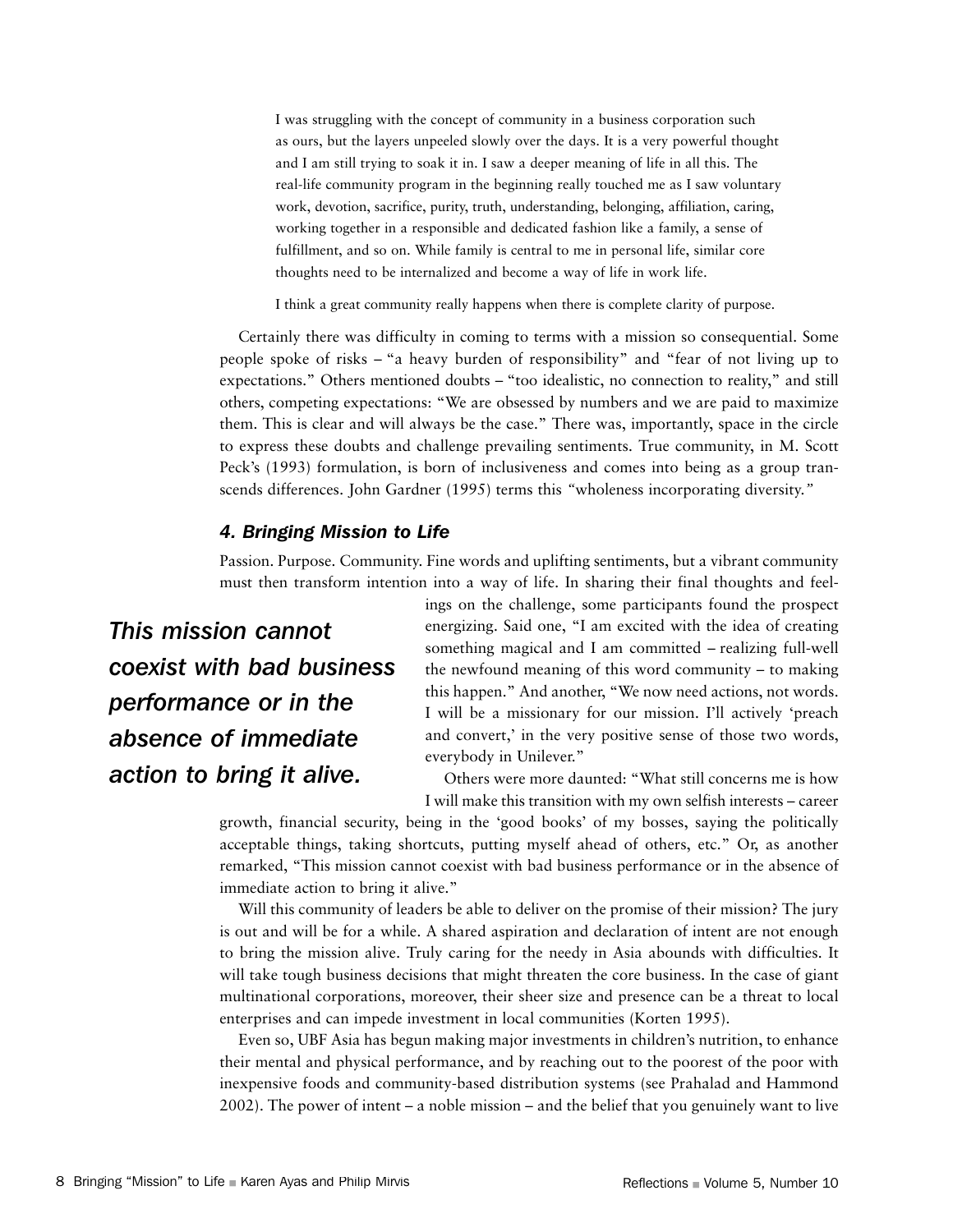![](_page_9_Picture_0.jpeg)

Unilever managers with Tibetan monks in Dharamshala.

Philip Mirvis

by that intent are clearly demonstrated in the case of the children's nutrition effort. Says the project leader:

We couldn't do this project from the existing business system. The moment we defined the mission, the world opened up. We found out that there are billionaires who want to donate millions to help us bring products to enhance mental and physical performance of the poorest kids; that in India there are many communities that would distribute our products for free to the communities that they serve; and that research institutes would dedicate researchers to help us solve the technological problems.

UBF Asia is also partnering with development agencies and working with local companies to enlarge its community of leaders and expand its definition of itself as a socially responsible company:

With the kind of community and mission-driven approach that we have in UBF Asia, it is possible for us to make a difference to our society and still be in business. And it is important for us to be in business because that that is the only way we will continue to make a difference to society.

Take tea, for instance. The corporate contribution to society might be as subtle as communicating the goodness of tea and bringing health, well-being, and enjoyment benefits through new offerings. But it might also be about decreasing iron and vitamin deficiencies in the population, providing herbal extracts that boost immunity, adding exciting flavors that make it more attractive to kids, or making the right kind of tea available to the masses. "It is not only about providing wellness through the tea," explained the head of India Beverages. "It's also thinking about what else we can do for the Indian household and doing all of that through a brand which genuinely cares for its people and the community. We can connect emotionally with Indian society by sponsoring festivals and important occasions, and addressing key family aspirations and concerns, like good education and well-being.

*The moment we defined the mission, the world opened up.*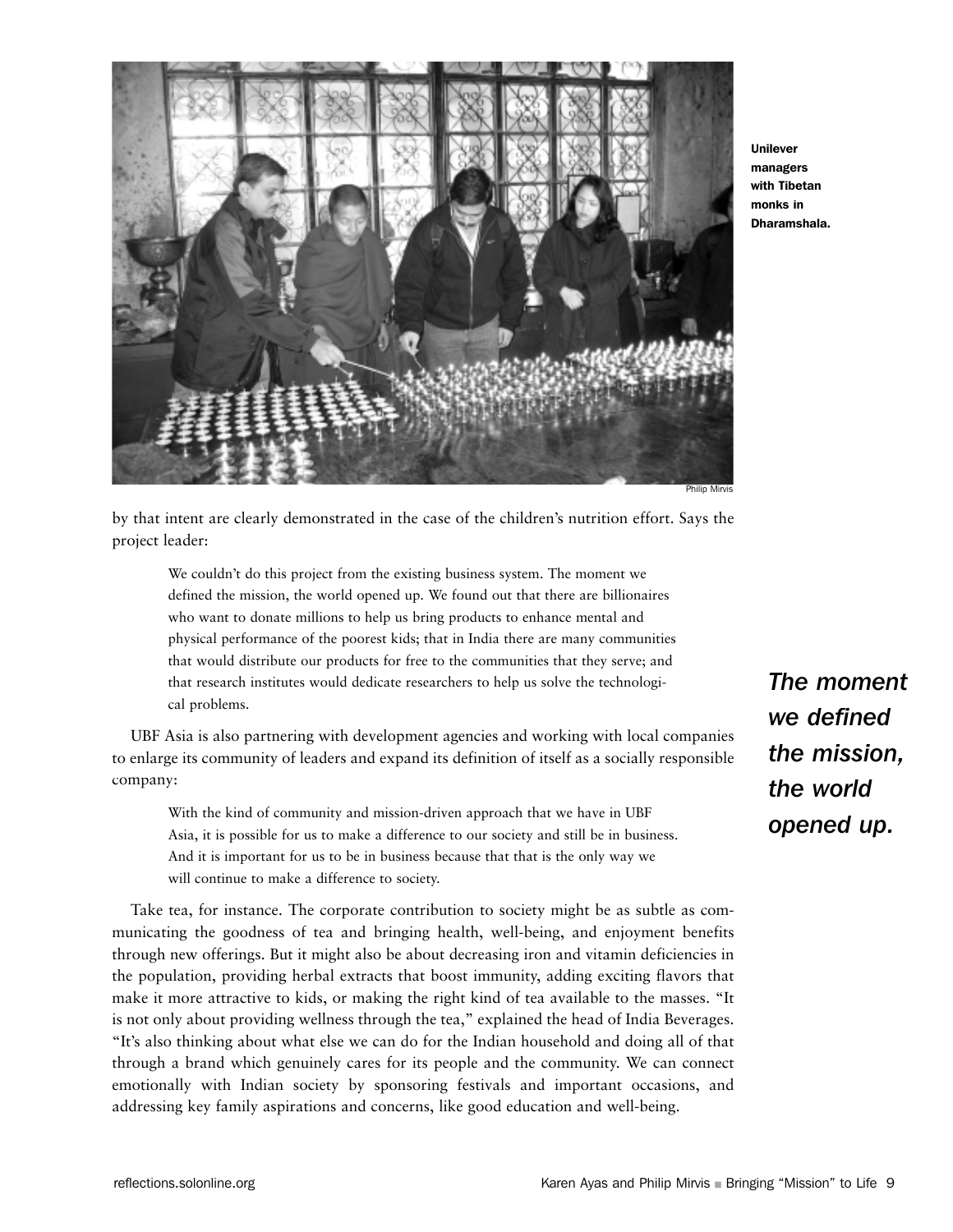## Key Lessons from UBF Asia Leaders

Unilever Bestfoods Asia's experience in India suggests nine principles that other leaders and organizations can apply to their structured learning journeys. Participants described those principles as follows:

#### Being open and nonjudgmental

"Within minutes I'd gone into judging people without even realizing that that's what I was doing. I found out that all along I had actually been judging the Hare Krishna group as being the hippies or the lost souls. What I learned is, actually, I am the lost soul. So I think not passing judgment is what I have to learn."

#### Seeing and understanding for yourself

"The visit to Dharamshala emotionally moved me. I saw how deeply integrated Buddhist philosophy is in their lives. I have never seen such a deep level of a religion in action with such passion. As a Buddhist myself, I realized how I have never questioned the philosophy so deeply. I realized how serene my life would be if I really made it a part of life and that of my family as well."

#### Doing what you believe in

"I went to the Krishna Temple in Bombay, started by a 70-year-old man. It taught me that if you really believe in something, it's never too late to start. At the age of 70, this man sailed to the U.S. on a free ticket on a merchant ship, with the objective that, [because] there's so much richness in Indian Vedic literature, he must translate it and make the world benefit from it. He pursued his mission of making people find a purpose in life, especially those who feel a spiritual hollowness in their lives. From then on, until the age of 84 – some 15 years – he traveled the world 14 times, translated thousands of Indian Sanskrit books into English, and created 350 temples now across the world, and nearly a million devotees."

#### Unconditional giving

"I became aware of the power of unconditional love and giving at Prayas, a house for underprivileged children. When we started feeding the children during lunch, they were extremely reluctant. In fact, the officials at Prayas told us that these children are normally poor eaters! Traditionally, these children used to stand in a queue with their plates and food was given to them one by

one. We made a difference – we made the children sit on the floor and personally served food to them with a lot of love and caring (reflected in our talking and touching them). Suddenly we saw the surge of emotions, children opening out and asking for more – so much so that we couldn't believe our eyes and had to bring several rounds of servings. The power of love and affection: I was totally unaware of, so far, in life."

#### Service to others

"As a human being, I derive the highest degree of joy and satisfaction when I do something that makes others around me happy."

#### Sense of belonging

"Money is not the biggest motivator, but a sense of belonging, a purpose beyond numbers is a bigger motivator. This realization hit me with a lot of force at Ashadaan, the community I visited, and got reinforced throughout the journey."

#### Organizing around purpose

"I was astounded by the workings of those places – everybody radiating the same energy and happiness, no one giving instructions, but yet, everything working!"

#### Common goals

"We are not a religious group. But UBFA's success relies on people ...we need people who hold the same belief toward our business, who fully commit to make our business a success, [and] who can consistently drive through hard work."

#### Taking responsibility

"Reflecting [on] my role in our company, I hold the responsibility, as a manager, to help company strategy formation, and [be] actively involved in the implementation of company strategy. We shall avoid the 'working for the boss' mentality. We shall not take the 'wait and see' approach. We shall not be followers. Together with my team members, we shall consistently drive the implementation of company strategy."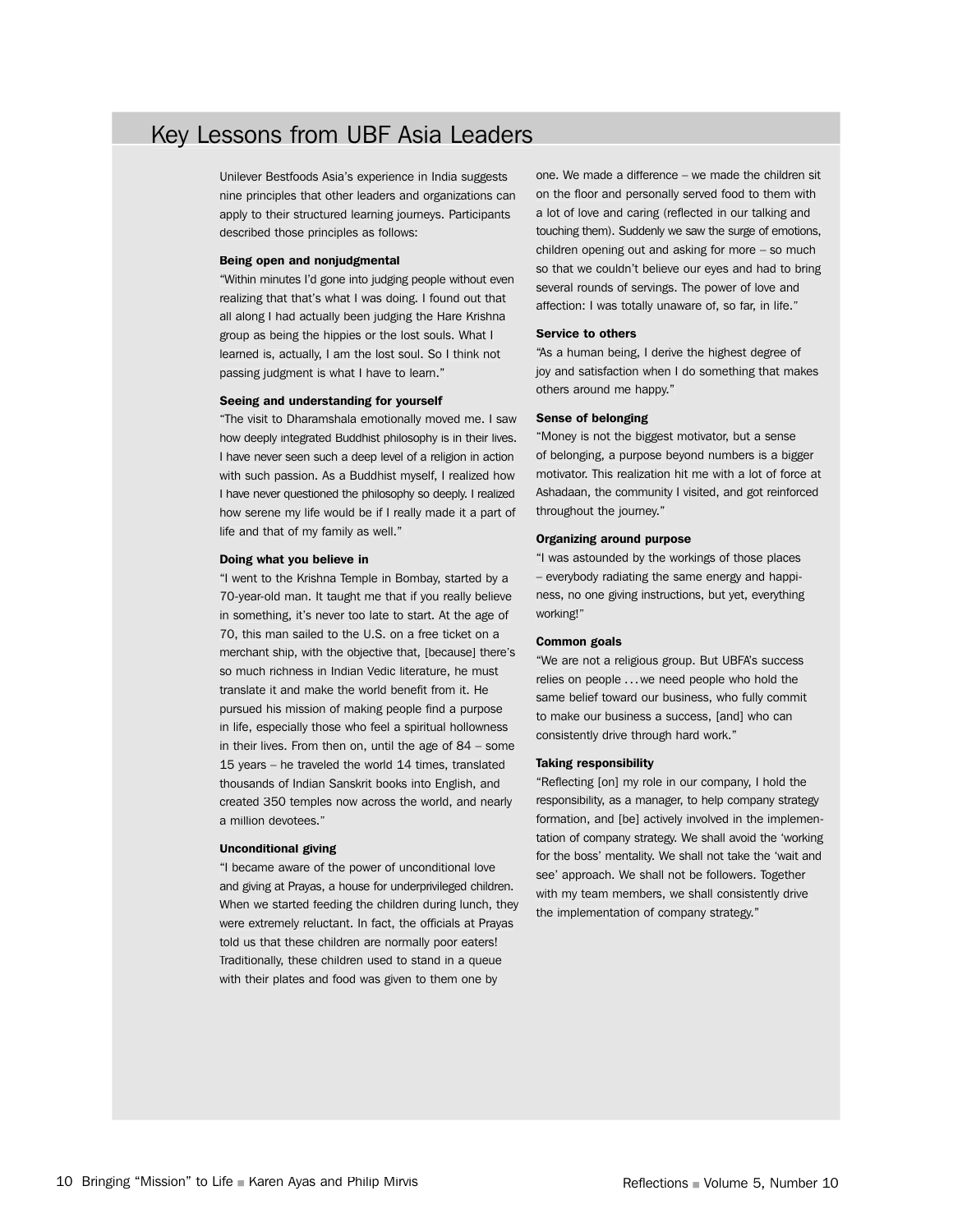## Sustaining a Community of Leaders

It is uncertain whether UBF Asia's community of leaders will be sustained. No doubt its continuity of membership will be challenged by personnel moves and turnover; and its constancy of purpose by competitive pressures, business conditions, and the sheer enormity of its newly discovered mission. To the extent that a community of leaders takes on a life of its own, practices of self-management and self-organization are posited to emerge (Kofman and Senge 1993). And, in the community-building vernacular, the community organizes in line with an "unseen" order that is both generative and healing. This transcendental state goes by many names. Spiritualists liken it to a state of grace (Peck 1993); a recent research study gives it the prosaic label of "group magic" (Levi 2003); and learning theorists describe it as "presencing" (Senge et al. 2004). On these matters, one of the Asian leaders reflected, "I realize that words like 'emotions,' 'feelings,' [or] 'moods' may not sound businesslike. However, once used in their best and sincere form, [they] have real consequences for getting work done. I began to understand that building a resonant culture, one where all of us can bring out the best in us, would bring us to greatness."

Throughout the journey to India, the leaders looked afresh at their intentions and asked: "What is a truly great company?" One insight was clear: a great company has a noble mission.

We met the principal of the Ramakrishna College. He quoted from Jim Collins's *Good to Great*. A monk talking about Collins's 'greatness' concepts! It took us a lot of time to really recover [from] that shock and listen to him. But you could see his aura. He said, 'Look, whether as an individual or as a corporation . . . 90% of our energy is wasted in building an image which is not our real self. If that energy is actually spent in exploring your own uniqueness – which you all have, the greatness that is there inside you – you will be really on a journey to greatness. Otherwise you're just wasting your time. That's the real lesson of [the] greatness concept that you've been reading in the books.' It was really something that I have not been able to get over since then. Every time I sit with myself, alone, his words keep ringing in my ears.

Frankly, there was no "master plan" to make mission the centerpiece of this gathering in India. But as eyes opened and leaders saw a larger web of relationships in which business played a vital part, the necessity of doing so emerged.

If we go back to the communities that we served – Mother Teresa's ashram – I don't think any of the sisters ever says to herself 'I won't meet the commitment of feeding the sick and the dying today. At our recent major product launch, we managed to meet that level of commitment because we were able to share and communicate a purpose which was compelling for the entire beverages business in India. Only when we have a purpose and we have commitment to disciplined action do we feel that we'll truly show commitment and accountability.

Does it go too far to suggest that the UBF Asia leaders saw a new world "seeking to emerge?" The president concluded the journey with these reassuring reflections on their time together:

I'm very glad the conversations we had were not about top line and bottom line, not about margins, not about cost cutting, not about central charges. I'm glad that the conversation was about caring and sharing.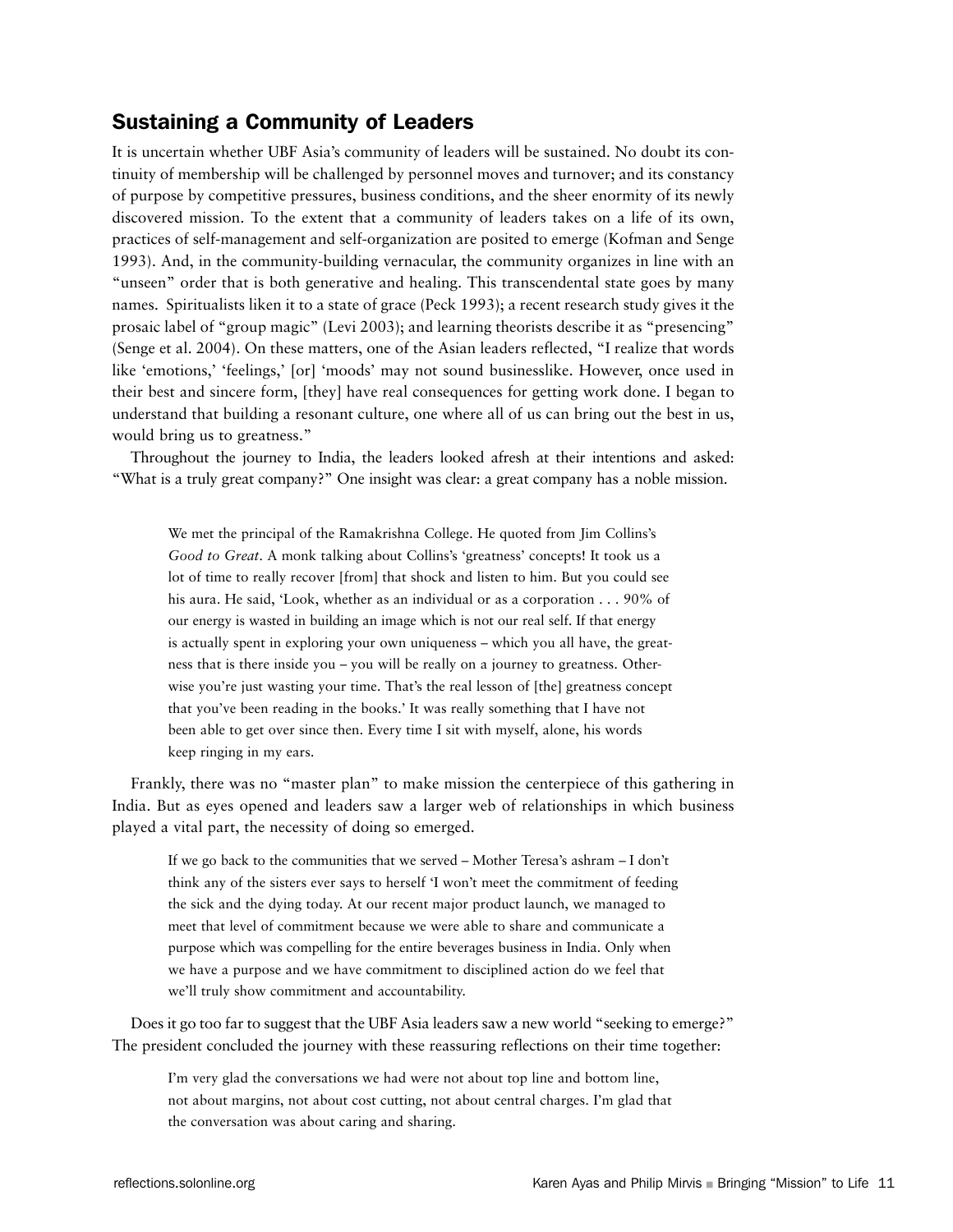We genuinely want to be concerned for people and want to help them. I think once we get this right the rest will come into place. The profits will be there because we are just heading in the right direction. Once we are focused on bringing value to this world and we know that we are not self-centered, but people centered, a lot of things will fall into place, because a lot of things we do will be driven by that passion.

#### Endnote

1 As set forth in *The Fifth Discipline*, these attributes provide a set of governing ideas: vision is the "what" – the picture of the future we seek to create; mission is the "why" – the organization's answer to why we exist; and values are the "how" – how we act to achieve our vision.

#### References

Argyris, C. 1982. *Reasoning, Learning, and Action*. San Francisco: Jossey-Bass.

- Collins, J. C., and J. I. Porras. 1997. *Built to Last: Successful Habits of Visionary Companies*. New York: HarperBusiness.
- Collins, J. C. 2001. *Good to Great: Why Some Companies Make the Leap and Others Don't*. New York: HarperBusiness.
- Gardner, J. 1995. *Building Community*. Washington, DC: Independent Sector.
- Kofman, F., and P. Senge. 1993. Communities of Commitment: The Heart of the Learning Organization. *Organizational Dynamics* (Fall).
- Korten, D. 1995. *When Corporations Rule the World*. San Francisco: Berrett-Koehler.
- Levi, R. 2003. Group Magic: An Inquiry into Experiences of Collective Resonance. Doctoral Dissertation Summary. Saybrook Graduate School and Research Center.
- Mirvis, P. H. 2002. Community Building in Business. *Reflections* 3(3): 45–51.
- Mirvis, P. H., and K. Ayas. 2003. Reflective Dialogue, Life Stories, and Leadership Development. *Reflections* 4(4): 39–48.
- Peck, M. S. 1993. *A World Waiting to Be Born*. New York: Bantam.
- Peters, T. J., and R. H. Waterman, Jr. 1982. *In Search of Excellence*. New York: Harper & Row.
- Prahalad, C. K., and A. Hammond. 2002. Serving the World's Poor, Profitably. *Harvard Business Review* (September).
- Senge, P. 1990. *The Fifth Discipline*. New York: Doubleday.
- Senge, P., C. O. Scharmer, J. Jaworski, and B. S. Flowers. 2004. *Presence: Human Purpose and the Field of the Future*. Cambridge, MA: Society for Organizational Learning.
- Vail, Peter B. 1996. *Learning as a Way of Being.* San Francisco: Jossey-Bass.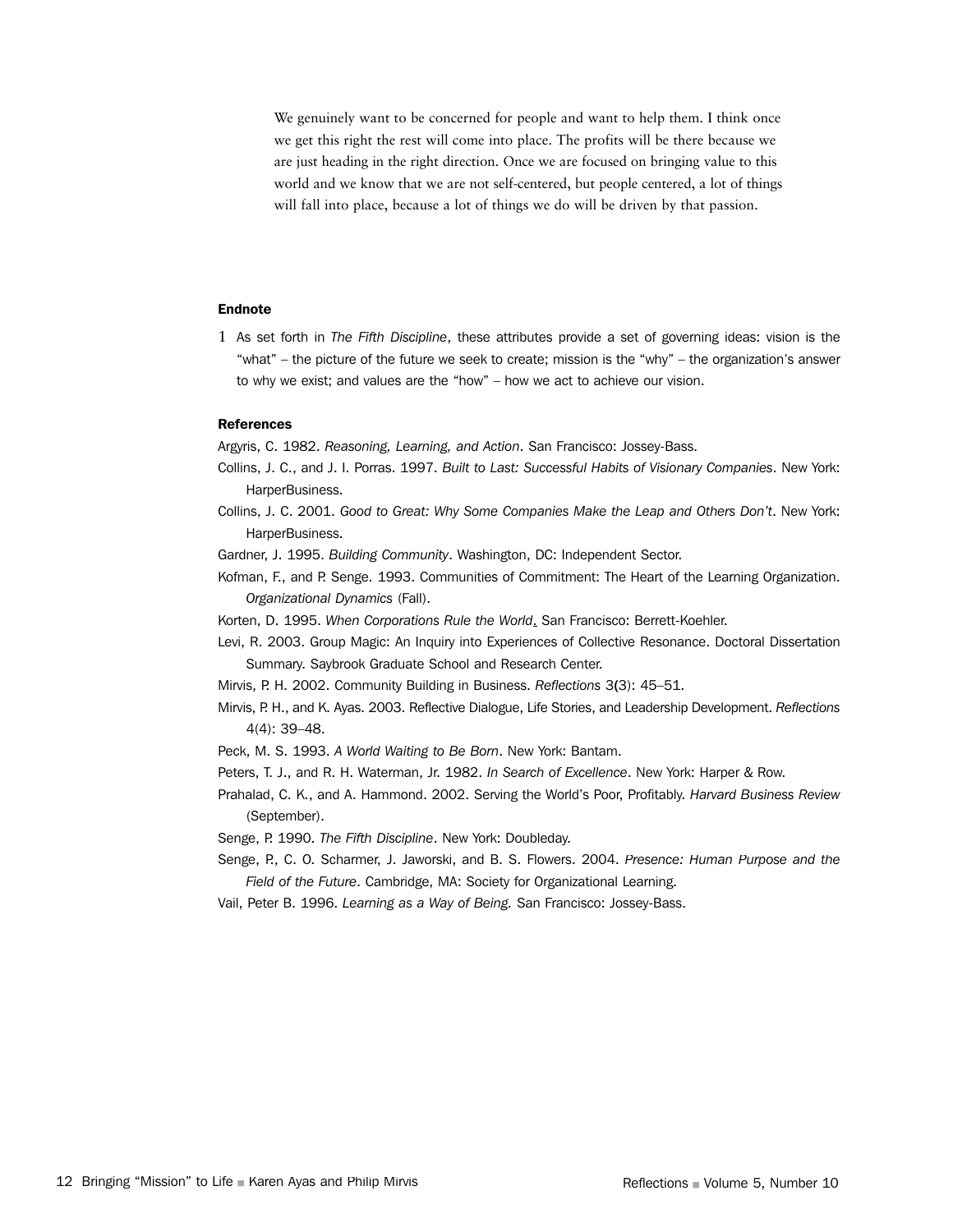#### ABOUT THE AUTHORS

Philip Mirvis is an organizational psychologist whose research and private consulting centers on large-scale organizational change and the impact of company life on people. The author of eight books, he has taught at Jiao Tong University, Shanghai, China and the London Business School and is adjunct faculty for the University of Michigan's Graduate School of Business.

*pmirv@aol.com*

Karen Ayas is a founding partner of the Ripples Group, a management consulting practice specializing in growth strategies and change management. She is on the faculty of Rotterdam School of Management, Erasmus University, and adjunct faculty at Babson College. The author of several books including *To the Desert and Back* with Phil Mirvis, she is on the Board of Trustees of the Society for Organizational Learning and is coeditor-in-chief of *Reflections*.

*karen@ripplesgroup.com*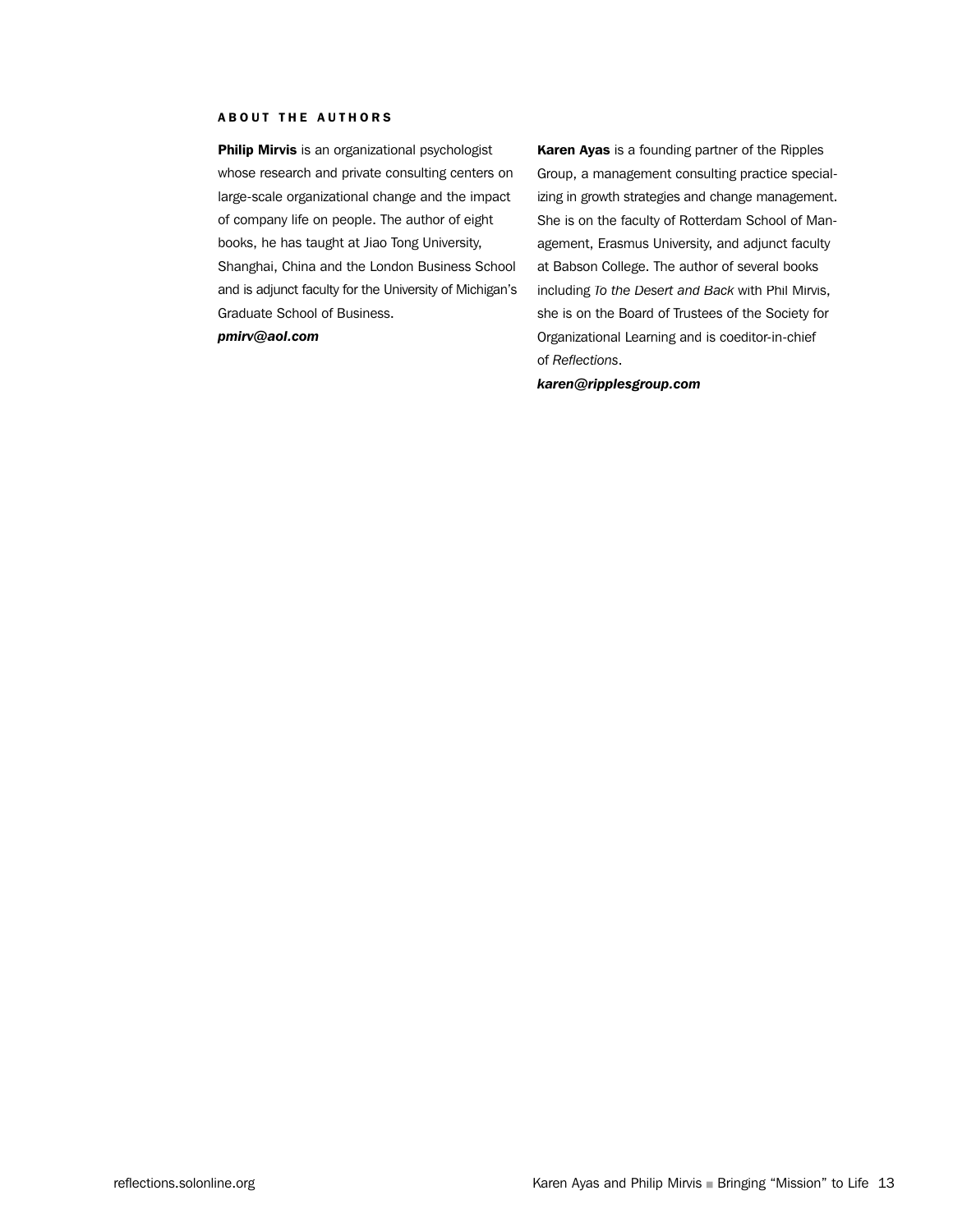## **Commentary**

*By Tex Gunning*

![](_page_14_Picture_3.jpeg)

In our journey to grow our business from "average" to "good" to "great" we have learned something very simple. Average leaders take care of themselves and their families. Good leaders take care of themselves, their families, and others. Great leaders do all that and more. They also want to make a better world.

Likewise, average companies take care of themselves and *their* families – their direct stakeholders, such as employees, directors, shareholders, and suppliers. Good companies take care of not only their direct stakeholders, but also others in the community. And great companies not only take care of their stakeholders and others, but also want to change the world, to leave something behind that is better than the world that they found.

To serve humanity we don't have to work for NGOs (nongovernmental organizations) or nonprofit organizations. We can be much more effective and create a much larger impact through our work in Unilever and UBF Asia. If our intent is not limited to taking care of our stakeholders, but extends to having a positive impact on Asia and the world, then we can live out our personal meanings in life through our business.

Large companies provide a vehicle for action. If our business decides – and it is a choice – that its mission is to make a difference in the physical, nutritional, or economic well-being of Asians, then we all become volunteers. Paid volunteers. And when we are guided by a common mission, we need many fewer policies to direct our work. Half of our policies, training, and values statements would become irrelevant if we lived out the same values everywhere we operate.

How do we carry through our intention to have a positive impact on the world? What all these communities teach us is that we must continuously practice self-knowledge and self-awareness, so that we can see in new ways and learn to suppress our negative reactions. Through meditation – whether yoga, or individual or collective reflection – each of us can keep the mind sharp and ask: am I doing the right thing or not? Doing community service reminds us about our own humanity and what we really enjoy doing: caring and giving to others. These tools can help us assess whether we are living the virtuous life each of us authentically desires.

I do believe what has been the biggest insight for me: that meaningful businesses, with meaningful intent, provide meaning for the employees that join them. With this idea, we are heading in the right direction. Once we get this foundation right, we can then talk about social responsibility, which is not one of the things a company does "on the side." It is a process of learning to connect with the community to care genuinely for people.

After our community service experiences in India, people generally felt a strong desire for an organization that would be far more sensitive to communities. However, to become that, we also need a growing organization that is financially sound. I do not see that as a contradiction: it is quite possible for us to have an organization that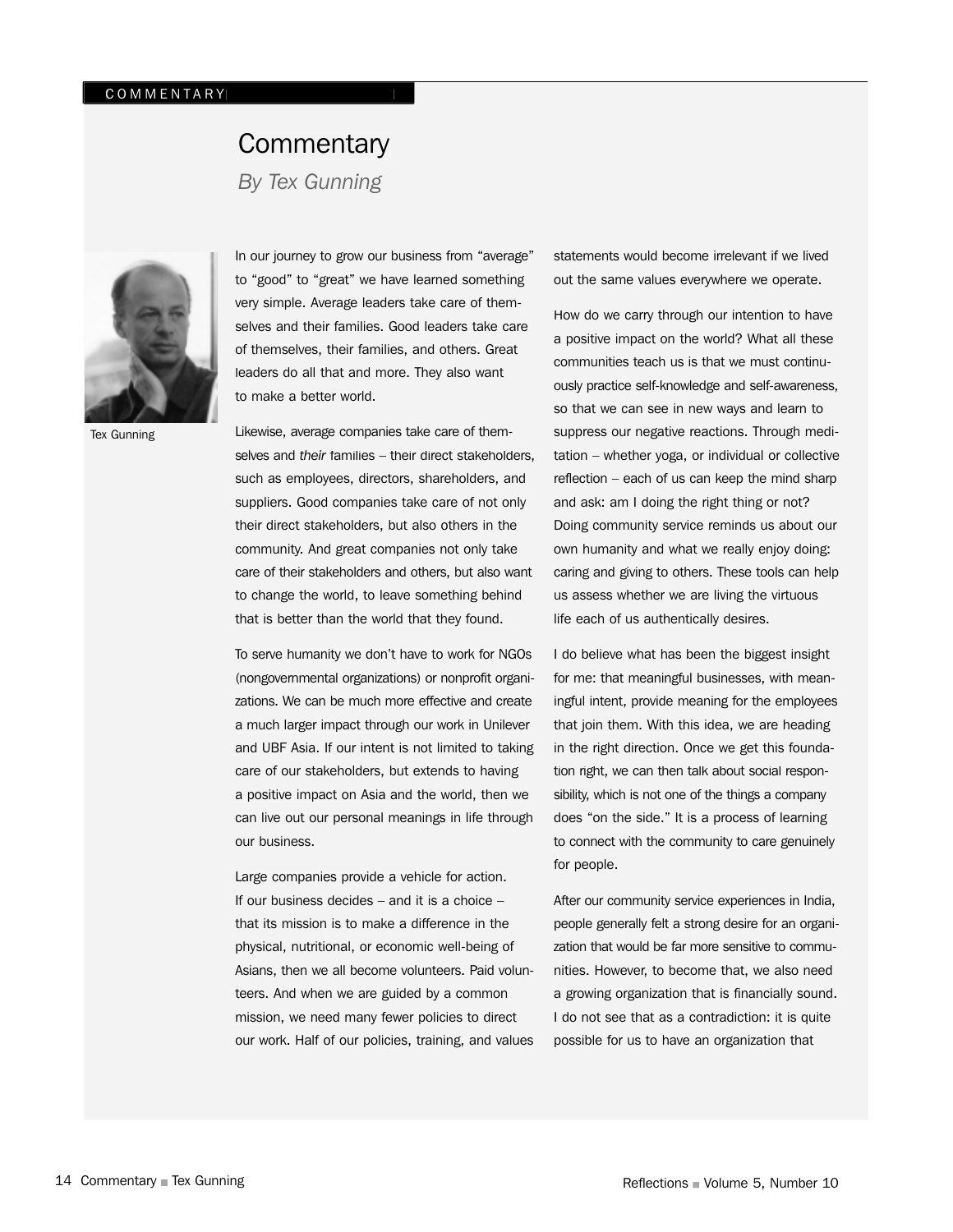is socially responsible; sensitive to people, communities, and consumers; and able, at the same time, to generate enough wealth to have sustainable growth. It all depends on our own mindset.

Closing the big gap between our current reality and our future vision starts with our intent. Once that is clearly established, we then find ways to achieve the vision. For instance, we have a kids' vitality project that delivers products that help children enhance their mental and physical performance. We wanted to bring the project to the poorest-of-the-poor regions. From the existing business system we couldn't do that profitably. But the moment we defined the mission, the world opened up. As Karen Ayas and Phil Mirvis noted in the article, we suddenly discovered astonishing resources: millions of dollars in donations, no-cost community distribution networks, and institutional researchers available to us for solving technology problems.

If you can create a business that does meaningful work, you will get better productivity, clearer thinking, and more alignment. You will create, at the same time, a congruent company culture based on meaningful virtues and values. People who serve that business will be sharper, more committed, and more purpose-driven than other businesspeople. Such an enterprise appeals to universal human needs and encourages us to be more truthful and to check continuously to see whether we are on the right path. The new generations of leaders must redefine the purpose and the meaning of business.

#### **ABOUT THE AUTHOR**

Tex Gunning joined Unilever in 1982. He held a variety of director and chairman positions prior to his appointment in 2001 as business group president of the new Unilever Bestfoods, Asia.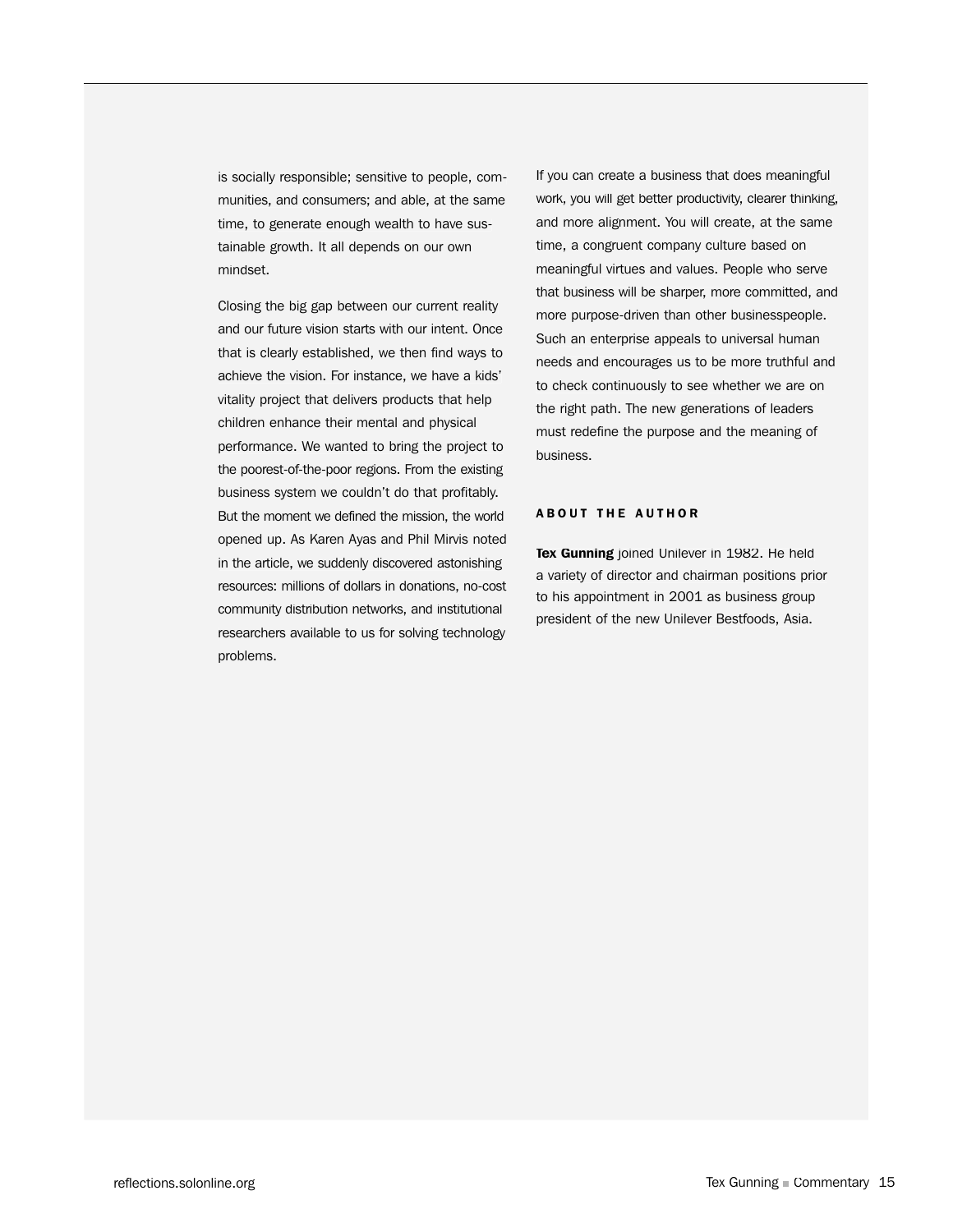## **Commentary** *By Peter M. Senge*

Peter M. Senge

This article should become a point of reference for everyone engaged in the challenge of fostering genuine mission and purposefulness in organizations – not because it has all the answers, or even answers many of the profound questions it raises, but because it does a great job of placing mission building, or "purposing," in context. This brief article can dissolve some of the pervasive, destructive, and long-standing confusion about the nature of mission in business. Ayas and Mirvis make this possible not by saying anything new, but by saying something real.

First, mission is personal and immediate. It is not lofty or abstract. It is not even, ironically, about the future. Purposefulness is intrinsic to the present moment, when I am aware that what I am doing is truly meaningful. I can feel connected to a larger or shared purpose only when I have some clarity about my personal purpose, or "who I am and the purpose of my existence," as one of the UBF Asia (UBFA) members expresses it.

Second, mission is active and concrete. Although a sense of purpose connects our present actions to a desired future, the moment we try to understand it conceptually, it disappears into an ocean of abstract symbols and "warm, fuzzy feelings." This is the inherent problem with all statements of mission or purpose. Simply put, mission is not a statement. Its power cannot be held in symbols or captured by words. Mission is an imperative that we feel "from the inside out." It manifests in actions that we feel we must do, despite whatever uncertainties or difficulties might accompany them.

Third, mission is what connects us, both to one another and to the larger world. Undoubtedly, one reason most pragmatic institutions (such as business) shy away from working seriously to develop real mission is that they fear building genuine community. I expect that many businesspeople will think that the very personal comments attributed to UBFA members in this article are inappropriate for business. They are too revealing. They are too emotional. They make participants appear too vulnerable and too human. Being connected is not comfortable. Seeing "a deeper meaning of life," as another UBFA member says, implies that our sense of meaning before the current moment was not very deep and may, in fact, have been shallow. Do businesses really want to open themselves up to such soul searching? It's a lot more comfortable not to care, and to ensure that employees stay focused on meeting quarterly goals.

Fourth, and perhaps most radical, mission requires making direct contact with the outside world in ways that are alien to most of us. The "learning journeys" that groups like UBFA in Unilever are starting to take sound innocent enough – until you do one. I've spoken with many people who have found them to be genuinely life changing. There is no substitute for firsthand experience in "sensing" reality – setting our rational intellect aside and directly experiencing the world in which we are conducting our business. People are not numbers and serving people means knowing them directly. It means understanding their life circumstances, because it is within those circumstances that a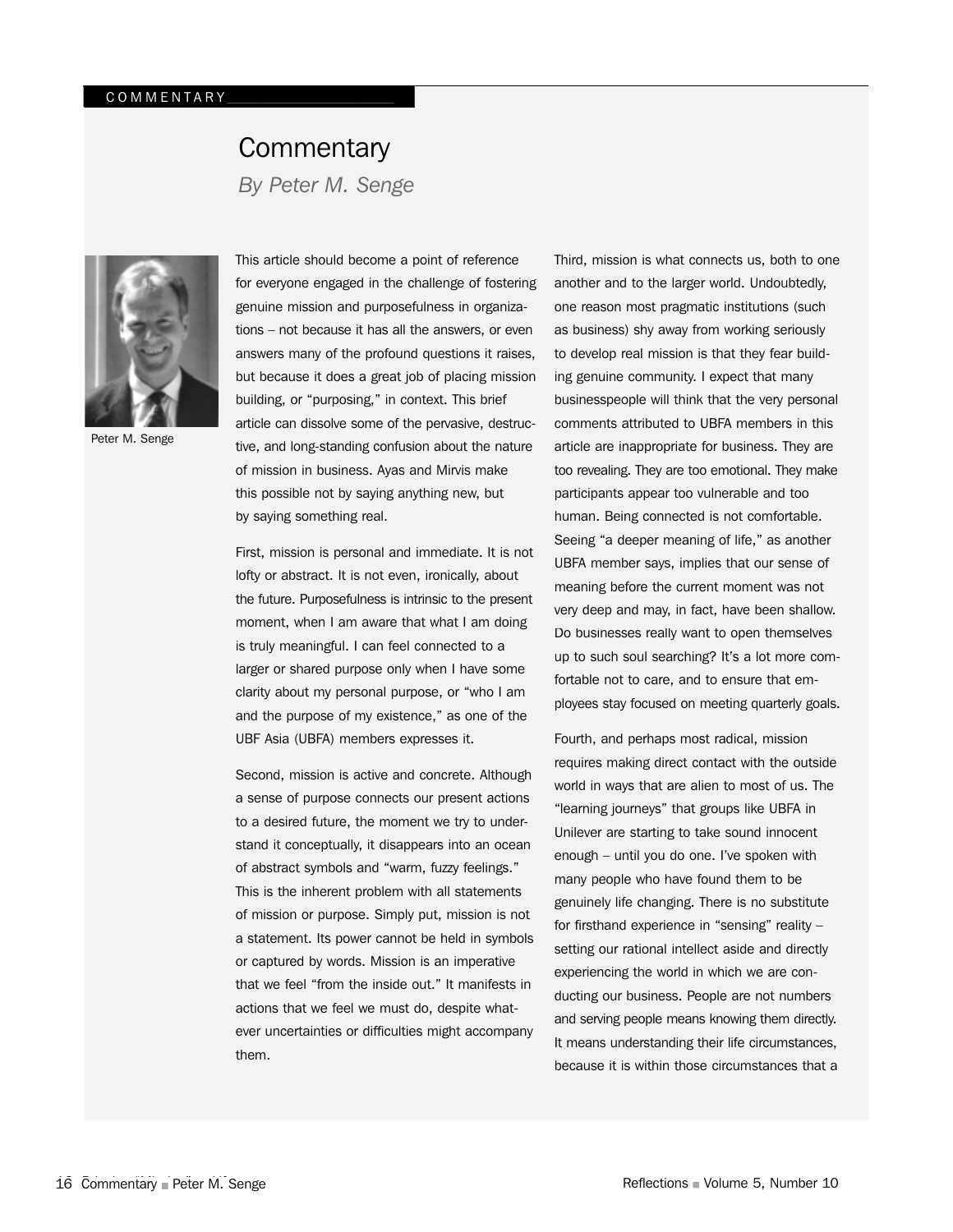business might make some actual contribution. An organization's mission expresses its place in the larger world and how it intends to contribute.

Years ago I discovered that one of the World Bank's most effective programs began with Washington, D.C.-based bank members simply spending a week in a village in a place such as Bangladesh, Ethiopia, or Guatemala. Prior to that, the bank's members did all sorts of things to "help" people living there, but the members did not know the villagers. They did not know their resourcefulness or the ways in which they were helping themselves under difficult circumstances. They did not know their stories and songs. They did not know their fears. As one World Bank executive put it, "I had to come to terms personally with the reality of poverty." Who can read the account of the UBFA manager massaging the sick and dying people at the Mother Theresa center and not understand that without this contact there can be little real mission to help India?

There are many reasons why the ideas expressed in this article conflict with mainstream management practice, but none is more important than the deep belief that the real purpose of business is to make money. Despite the eloquence of mission and value statements, most people in most organizations experience mission as something far different from what Ayas and Mirvis describe. Most people experience business, as Arie de Geus puts it, as a machine for producing money. 1 What are people to make of this gap between reality and rhetoric? Ideally, the gap can motivate a genuine aspiration to grow a more responsible business. Unfortunately, it more often generates deep cynicism. When

managers whose real purpose is to make money trumpet mission and values statements, it simply reinforces people's view that all the lofty rhetoric is really just a strategy to manipulate them into working harder.

None of this implies that UBFA does not itself face these very dilemmas. As part of a large multinational business apparatus, it is more familiar with numbers than with purpose. It reports financial results to investment analysts like all other public corporations do. For every senior or middle manager who has begun to internalize a larger mission, there are undoubtedly several others who still wonder "what this has to do with the business."

But there is no doubt that, like a few of their multinational corporate counterparts, Unilever is serious about change. It is engaging with a major multinational nongovernmental organization (NGO) to do an independent assessment of the social impact of its food business in southern Asia, and is creating partnerships with several other corporations, NGOs, and local and national governments to make global agricultural food chains more sustainable. Ayas and Mirvis talk a bit about both the conflicts and some of the shifts in strategy and operations in "bringing mission to life" in UBFA's business practices. But this is a story of beginnings rather than endings, of developing a genuine sense of orientation rather than plans and delivered results. It's an important story because, as the adage goes, "if we do not know where we are headed, almost any destination will do."

#### Endnote

1 A. P. De Geus, *The Living Company* (Boston: Harvard Business School Press, 1997).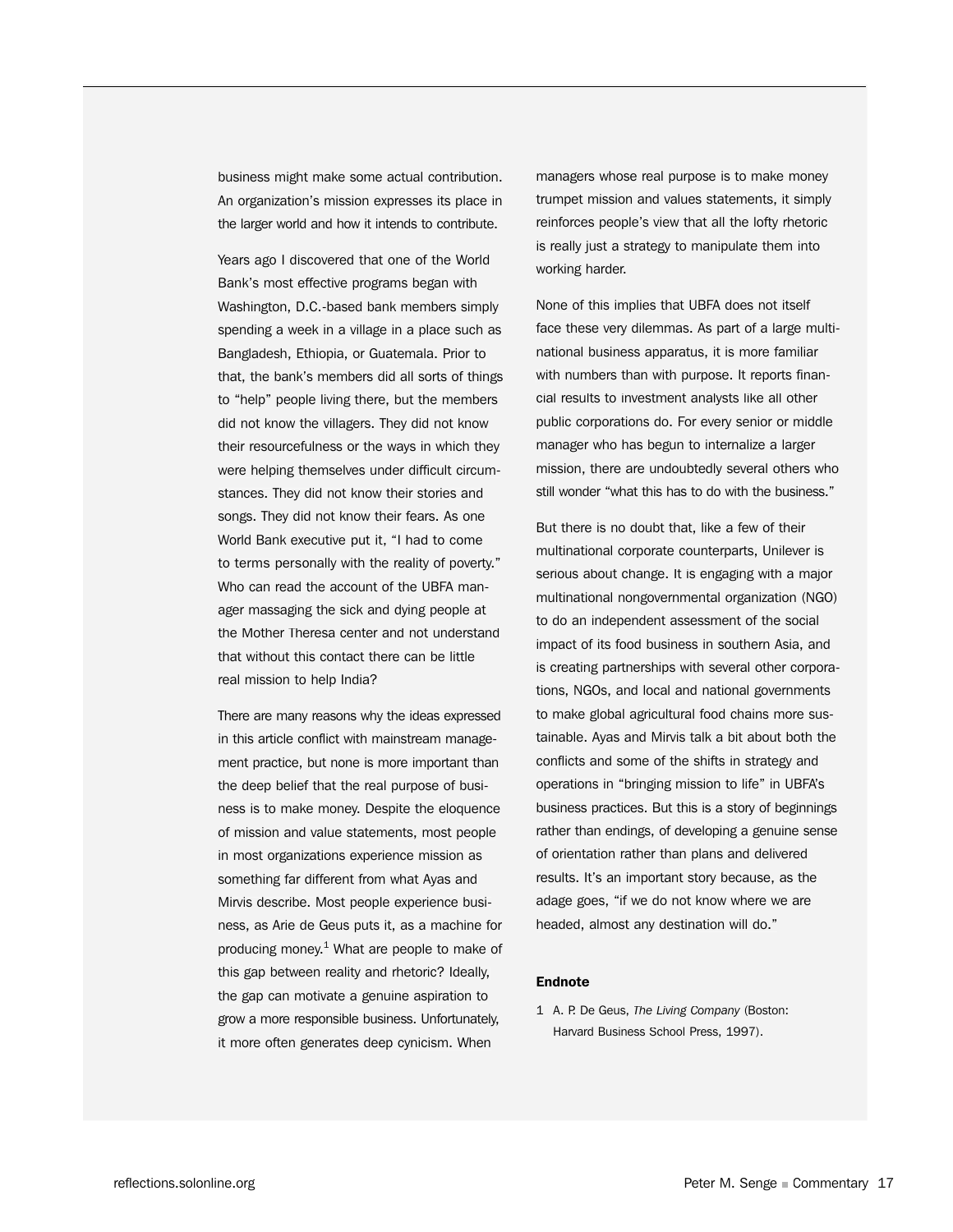#### ABOUT THE AUTHOR

Peter M. Senge is a senior lecturer at the MIT Sloan School of Management, and the founding chair of SoL. A renowned pioneer in management innovation, Peter is the author of the widely acclaimed *The Fifth Discipline: The Art and Practice of the Learning Organization* (Doubleday/Currency 1990).